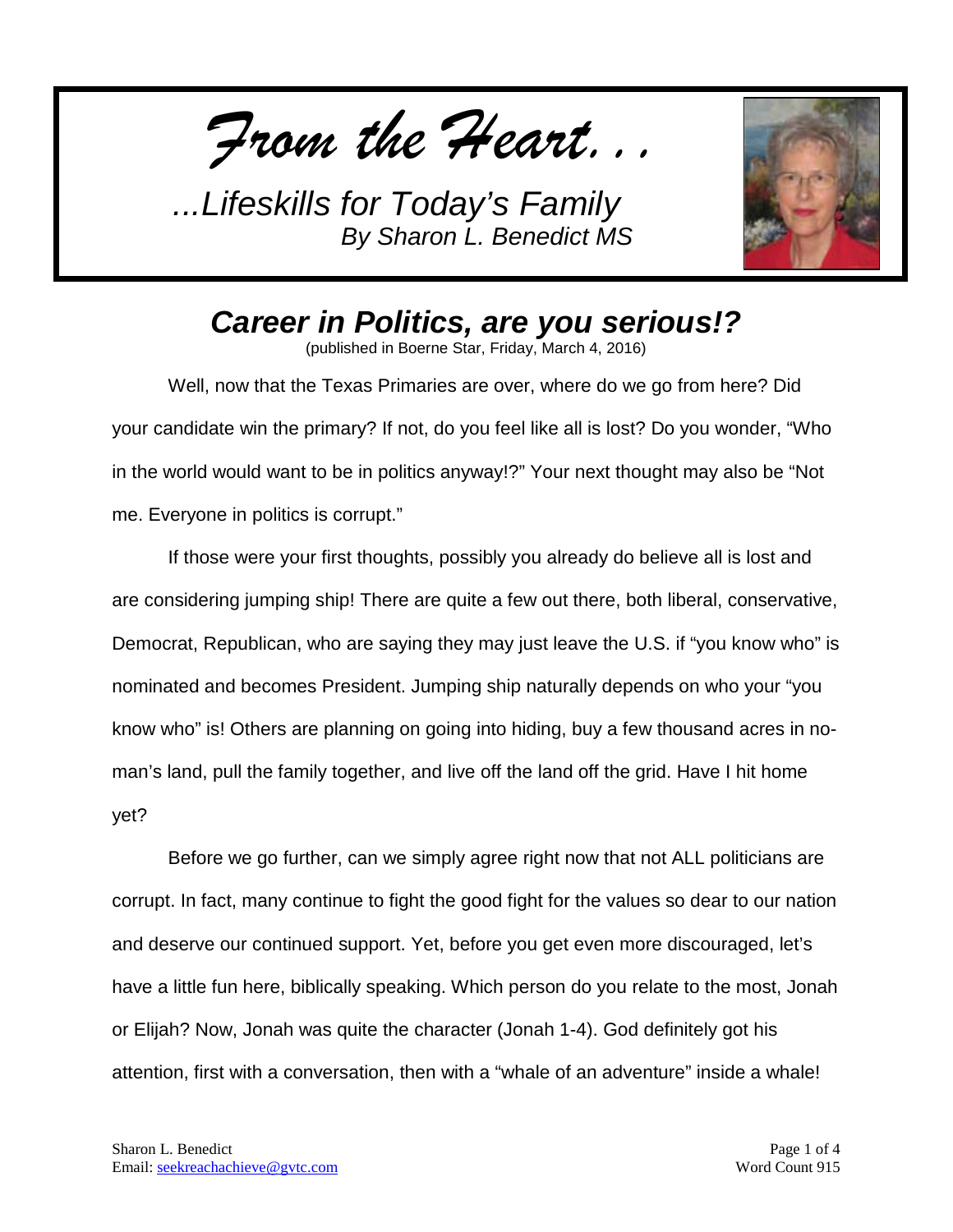Jonah's first take from the initial conversation was to basically tell God Nineveh and the people were lost and deserved to be lost.

Yet, God was saying just the opposite and Jonah didn't really want to hear it. Somewhere in the dialogue Jonah missed the motive and mission given him. What do you think the motive and mission was? Here's my guess . . . compassion and a choice to be offered. Yet, understandably, Jonah knew Nineveh very well and probably felt sheer terror to even get close to that place and its people. They would either simply mock him, calling him a fool, or actually try to kill him.

But God was serious about helping not only Nineveh but also Jonah. Sometimes, when we decide to run and hide as far as we can, we actually end up in a predetermined "whale" encounter that eventually spits us out and wakes us up to get moving again in the right direction. And as Jonah learned, his actions affected everyone around him, even the ones who he bumped into on his way to hiding. Wouldn't it be nice for those of us who prefer to hide, not hide? We just may then avoid the "whale" detour journey. Your stepping up may also be just what it takes to help our nation avoid its own detour journey. Does all this sound familiar?

I hope you Jonahs actually can trust and risk stepping out there, even to be in political office in the next go around. For now, can you at least support those who are currently running who share your values and compassion for offering a choice on behalf of our nation and citizens?

Now, let's look at Elijah (1<sup>st</sup> & 2<sup>nd</sup> Kings). What a firebrand he was! During his time, just about anything that could go wrong did. As a firebrand for God, he stepped out even if it meant his life. For years, he challenged anything and anyone who were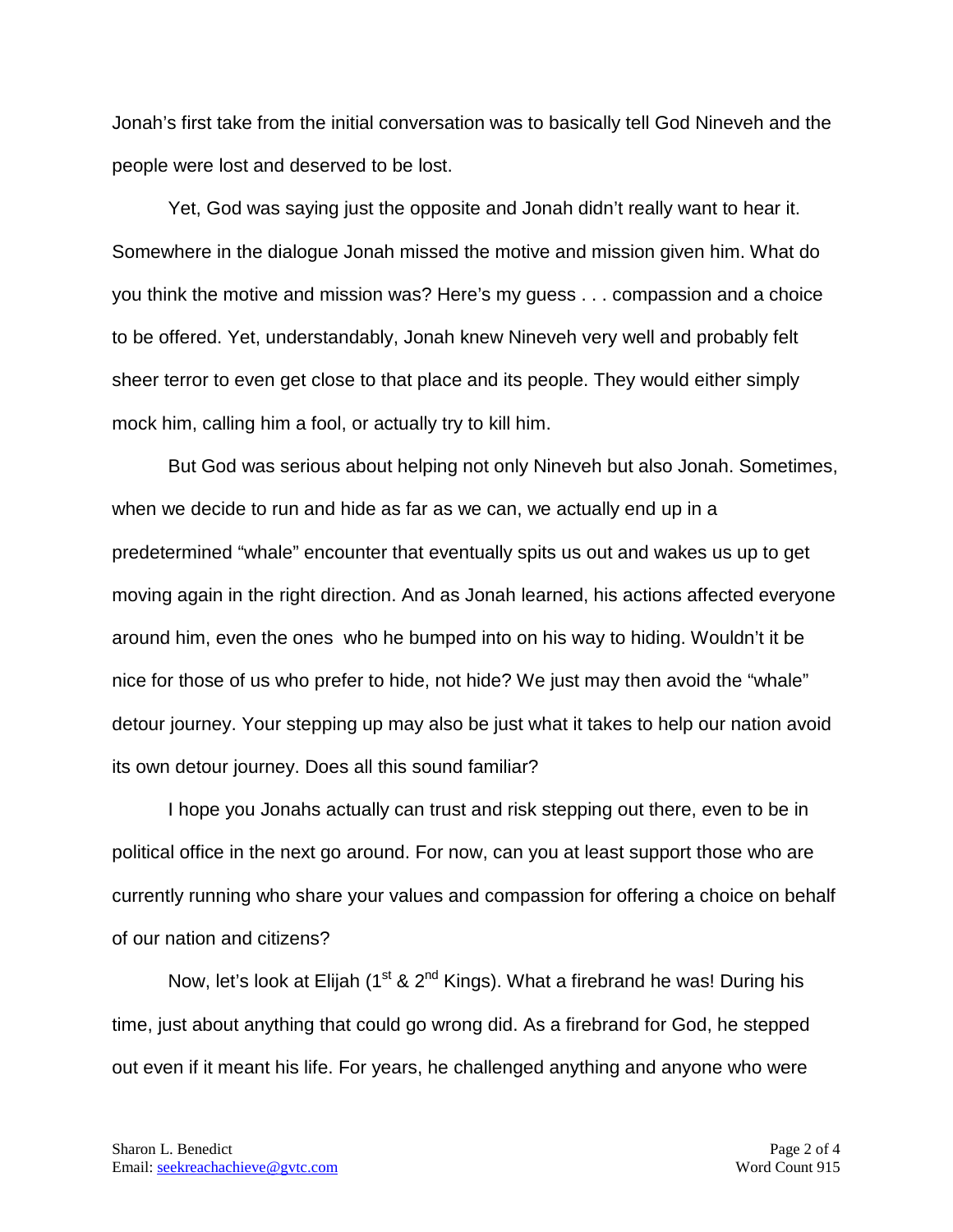wreaking havoc and destruction on humanity. He was also someone who brought healing and wisdom to multitudes. He actually ended up being the only one at the time still standing as he faced certain death.

Yet, after an incredible event that changed the course of a nation and a people, he also was a human being. Exhausted from it all, in the midst he was depleted of any reserve, blaming himself, and basically giving up under a tree. Then hidden in a cave, he declared to God he was the only one left standing and had no more strength left. Yet, surprise! God said rest awhile, eat a little, listen awhile. As the exhaustion, discouragement, and depression waned Elijah discovered to his amazement there were 7,000 people waiting for him to carry out his re-commission. He also found a partner that teamed with him, to mentor and pass the mantle when ready.

How does Elijah fit for you? Whether you feel you are a Jonah or an Elijah, both were angry, even enraged, discouraged, depressed, felt totally alone, and exhausted to the point of not wanting to live anymore. Yet, once rested and reinvigorated, they both got back up on their feet to continue the motive and mission given them that saved untold lives and changed not just one nation but the world.

This is a new day, a new beginning. No matter what the media or pundits try to predict, we may all be surprised on what happens in the days and months ahead. May you step in to your calling, whether it be in political office or some other profession to passionately and purposefully serve other people with compassion, humility, truth, integrity, and commitment, no matter the challenges ahead. For when you step into your destiny you just may find your dream team who together will continue the good fight and even preserve the foundations of our precious nation.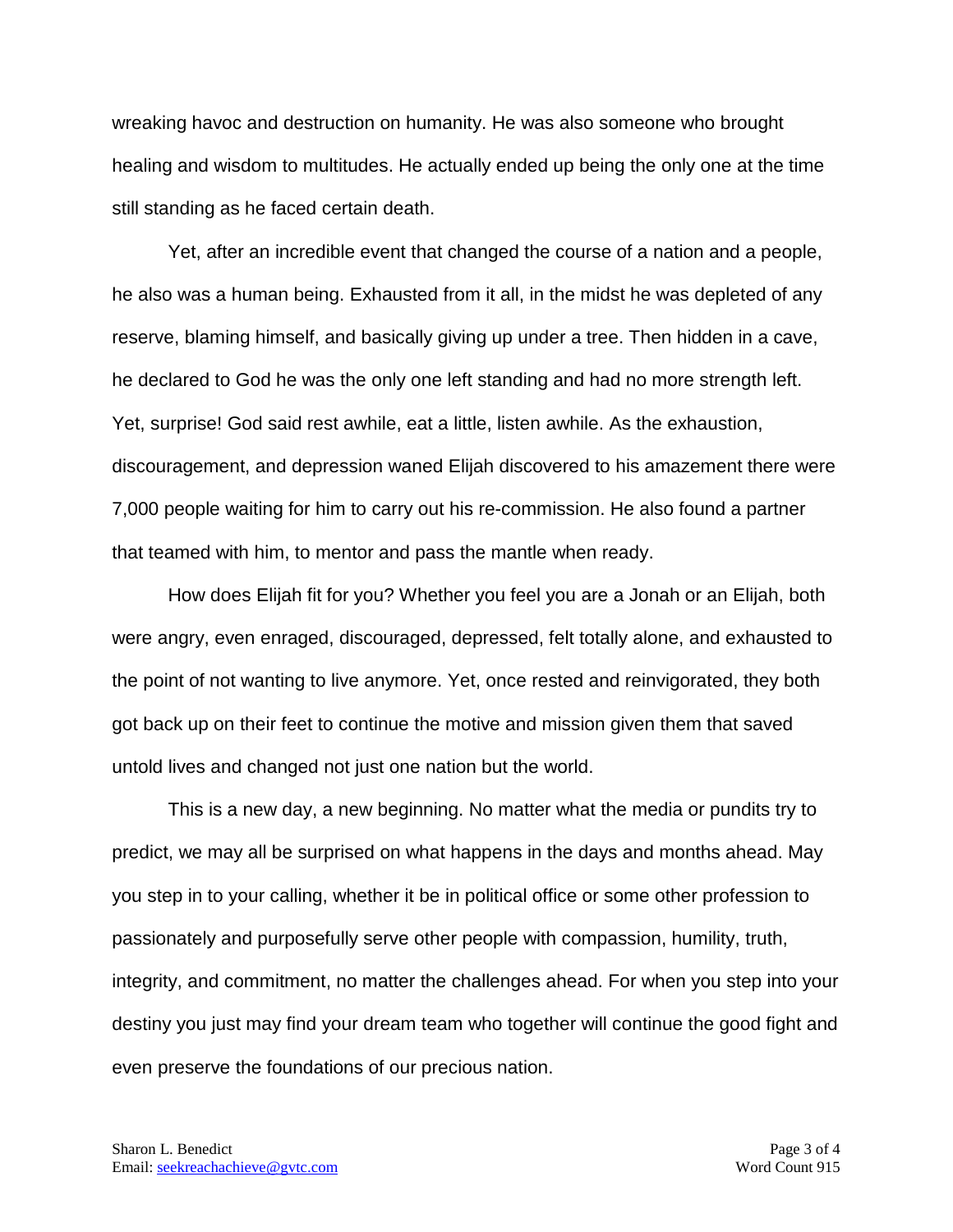--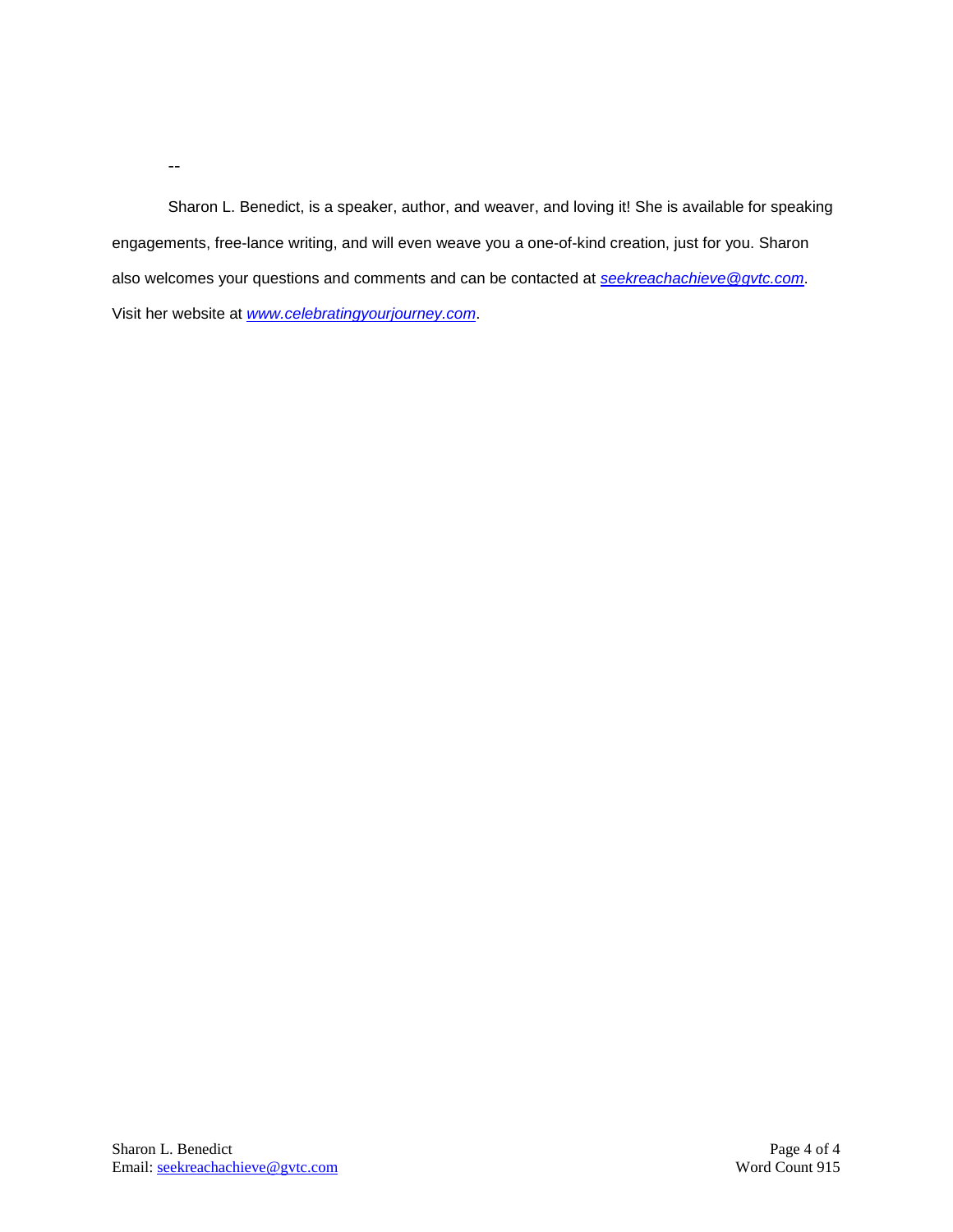*From the Heart...*



## *Everyone Is Corrupt . . . Who throws the first stone?*

(published in Boerne Star, Friday, March 11, 2016)

You may ask, "How does this title have anything to do with this month's lifeskill, *Career & Money Management*? Stay with me and you will shortly find out. And please lend me your patience with this venting moment.

I've had several of these venting moments lately haven't I? Who hasn't with this election year! After listening to or reading something about every candidate remaining on the presidential train, they all seem to have a central theme, most all their opponents are corrupt. What conclusion do many draw for their venting? Here's the obvious, "Everyone is corrupt!" Or are they?

Then, let's add to this gigantic generalization, that they, whoever "they" are, are also racists, bigots, socialists, idiots, liars, crazy, haters, close-minded, greedy, oldfashioned, wasteful, incompetent, stupid, hypocrites, intolerant, even dangerous. The ignoble list goes on and on! What one word do you think can lump them all together?

How about the word "incite?" The dictionary.com defines this word as "to stir, encourage, or urge on; stimulate or prompt to action." Another definition from macmillandictionary.com accelerates the meaning, " to encourage people to be violent or commit crimes by making them angry or excited." Does all this sound so familiar when you talk with someone, check your Facebook page for the latest, or watch the news? It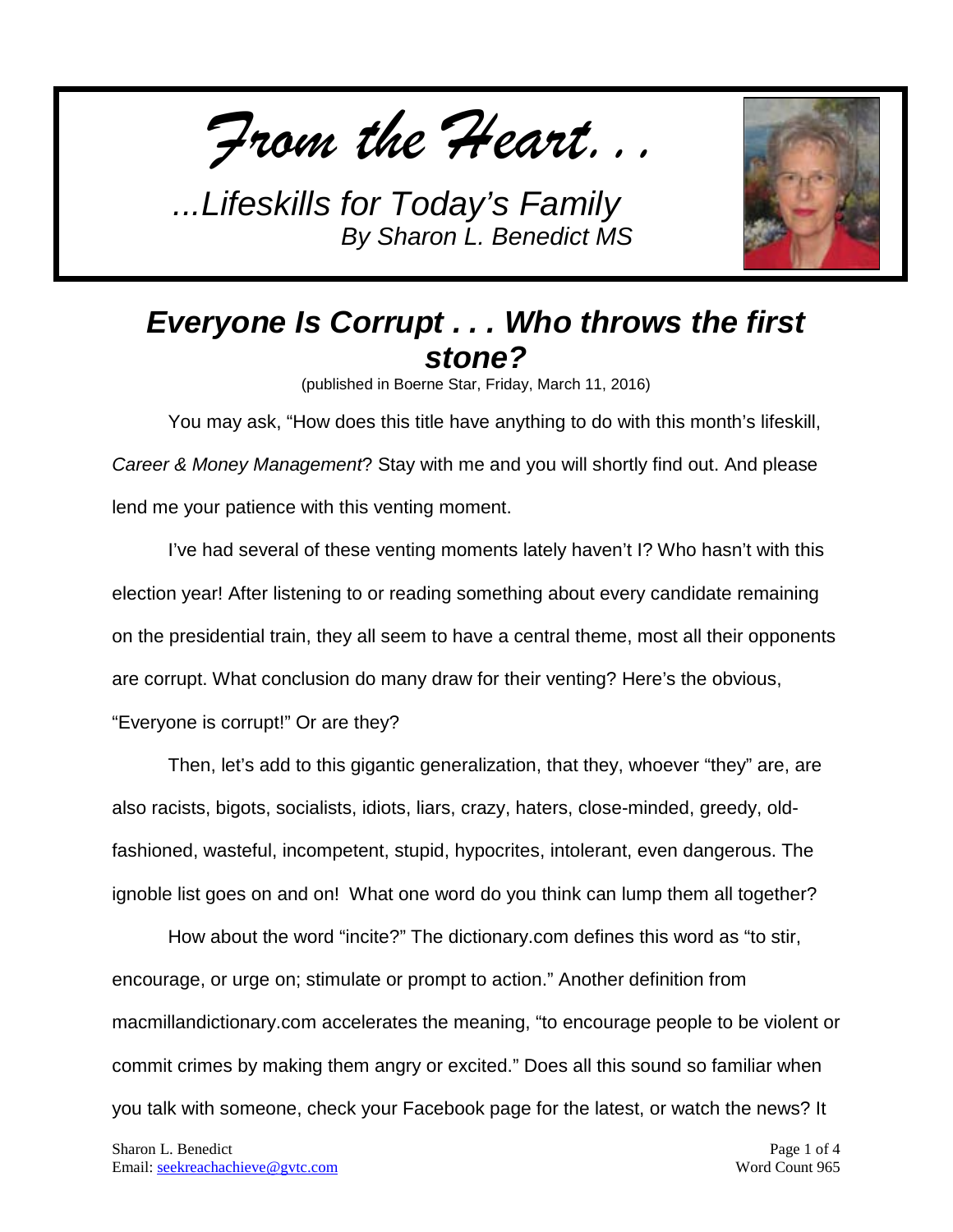may even become more personal with something you experienced right in your own neighborhood or community.

Are you being swept into the maniacal maze? Has your "party" affiliation basically buried you in it? And yes, I am referring to both Democrats and Republicans, even Independents and Libertarians; or whatever other party you attend. Having fun yet!?

I know, I am definitely not having much fun. I find myself praying a lot more. And much of the praying is pleading God to keep my mind from going crazy and getting caught in that maniacal maze along with so many. Yet, with all the craziness don't we have a "steady as you go" option always before us? Maybe, just maybe we can find steady ground with the values we hold dear at work and at home.

Would you agree that being "incited" to voice our values may offer us a more positive, respectful way to continue on steady ground? Keep in mind, voicing your values don't have to become vicious, no matter how passionate you feel. May I offer a well-known phase over the years? *Vote Your Values*. How do you do that?

First, turn off the TV, radio, Facebook, and any other so-called "news" source. Then go to each candidate's website and read their platform and issue responses. Next, look at their voting record. If you don't know what to do about someone who says they were never in politics, think again. First, everyone who votes has participated in the political arena. Second, many of them have supported and endorsed many political candidates over the years. See who they have backed. Do they match up to your values with their record and lifeskill behavior? Yes, listen to the debates if you are so inclined. However, be aware that coupled with a few informative moments, they tend to be a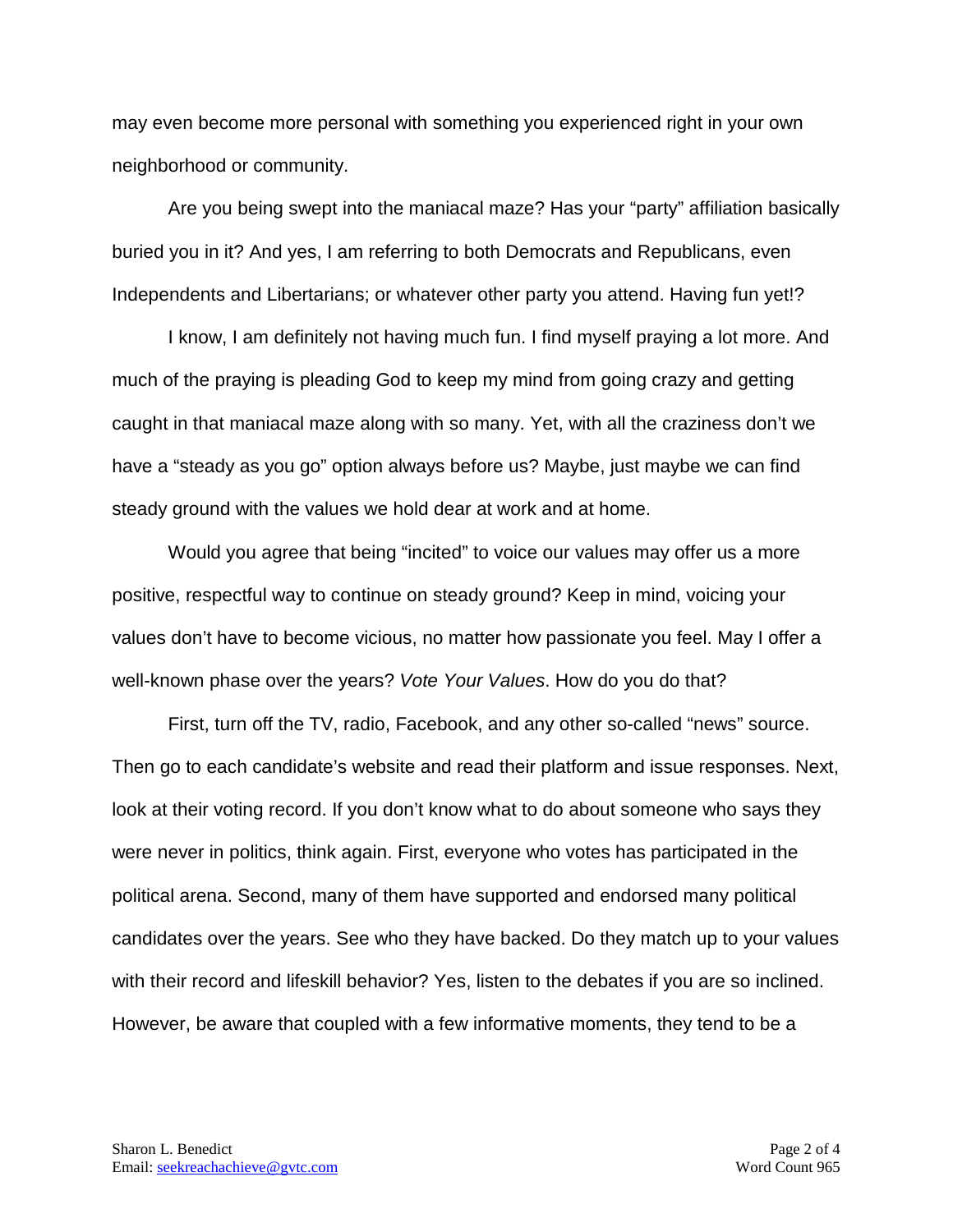media celebrity-bent circus at times. Choose what seems informative, insightful, and leave the rest behind.

With each source, if they don't match up, move on to those that do. Then narrow down to one who has demonstrated your values the most. Keep in mind, we are all imperfect human beings. We show that imperfection all the time at our workplace and our home. So, which one of us can really "throw the first stone?" Yes, I understand. There may be some solid evidence of wrong-doing, even something illegal at some point. Can we believe that our legal process will help resolve any lingering questions? I hope so. But I can hear someone already say, "the courts are already corrupt, everyone of them!" May the following phrase I have shared many times over the years soften your declarative stance a little. Just like when you try to submerge a balloon down in the water, it will eventually pop up to the surface. No matter how many try to sink it out of sight, truth will eventually rise to the surface.

Each of us will need to make a choice to not use the word "always" or "never" when it comes to us human beings. Yet, there is one time we can use these two words. We will "always" make a mistake or say an unkind word some time; and will be particularly vulnerable when we declare we will "never" do that." Let's remember that old adage, "Except for the grace of God, there go I," attributed to a few notables, including John Bradford (1510–1555), English reformer and martyr. He was imprisoned in the Tower of London for alleged crimes against Mary Tudor and was burned at the stake July 1555. It was scary back then when you disagreed with the current authority; and it seems many are getting scarier with each day! Can we revisit "we've come a long way, baby, since then?" Again, I hope so.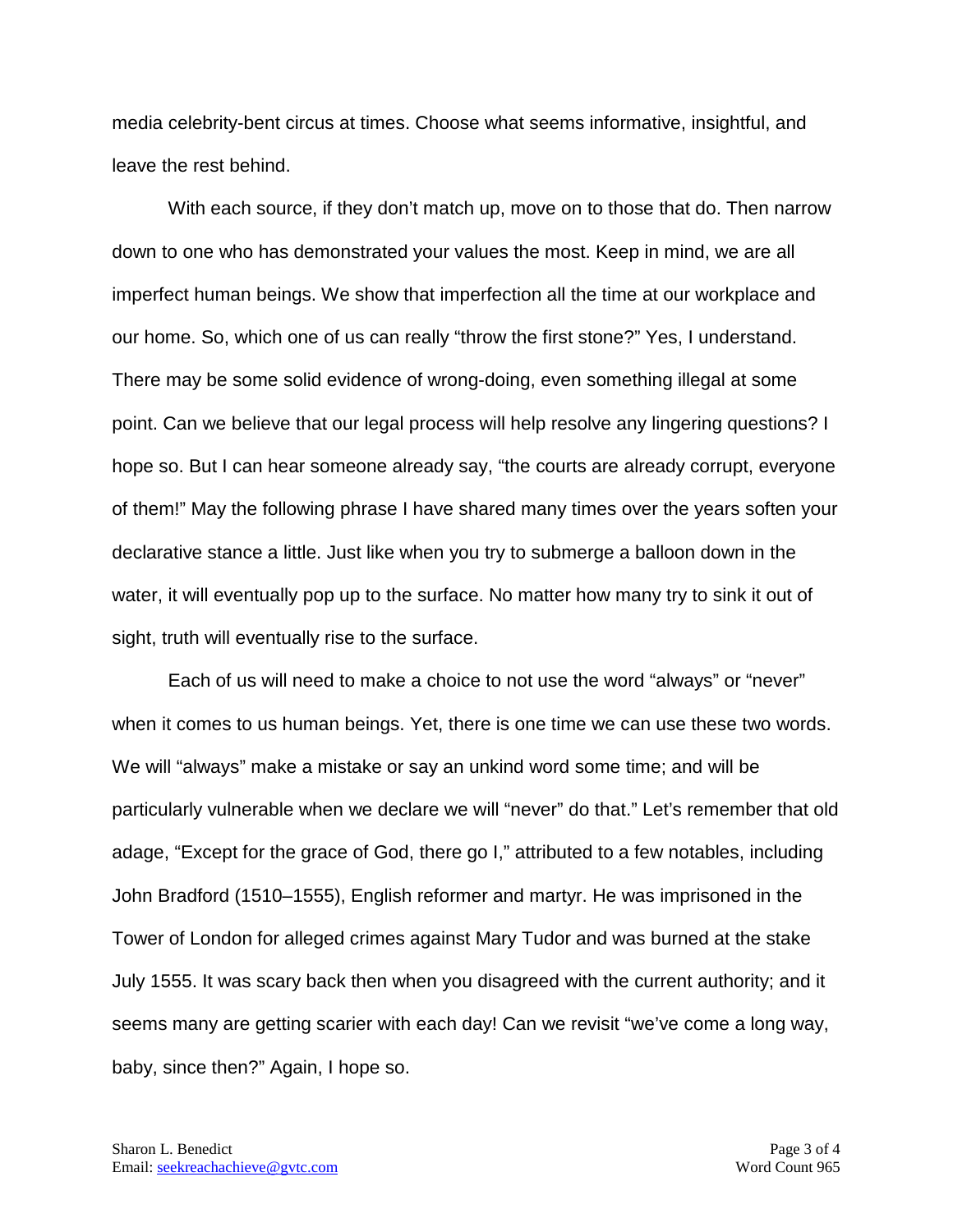Let us find a way from this day forward to not only voice and vote our values but also live them each day. No matter who becomes president or fills a political office, let us be incited to gratitude and service to others, our community, our nation. And even if we strongly disagree, let us do so with respect, humility, and integrity. We just may then have a positive and life-affirming impact at our workplace, in our home, and throughout our nation.

--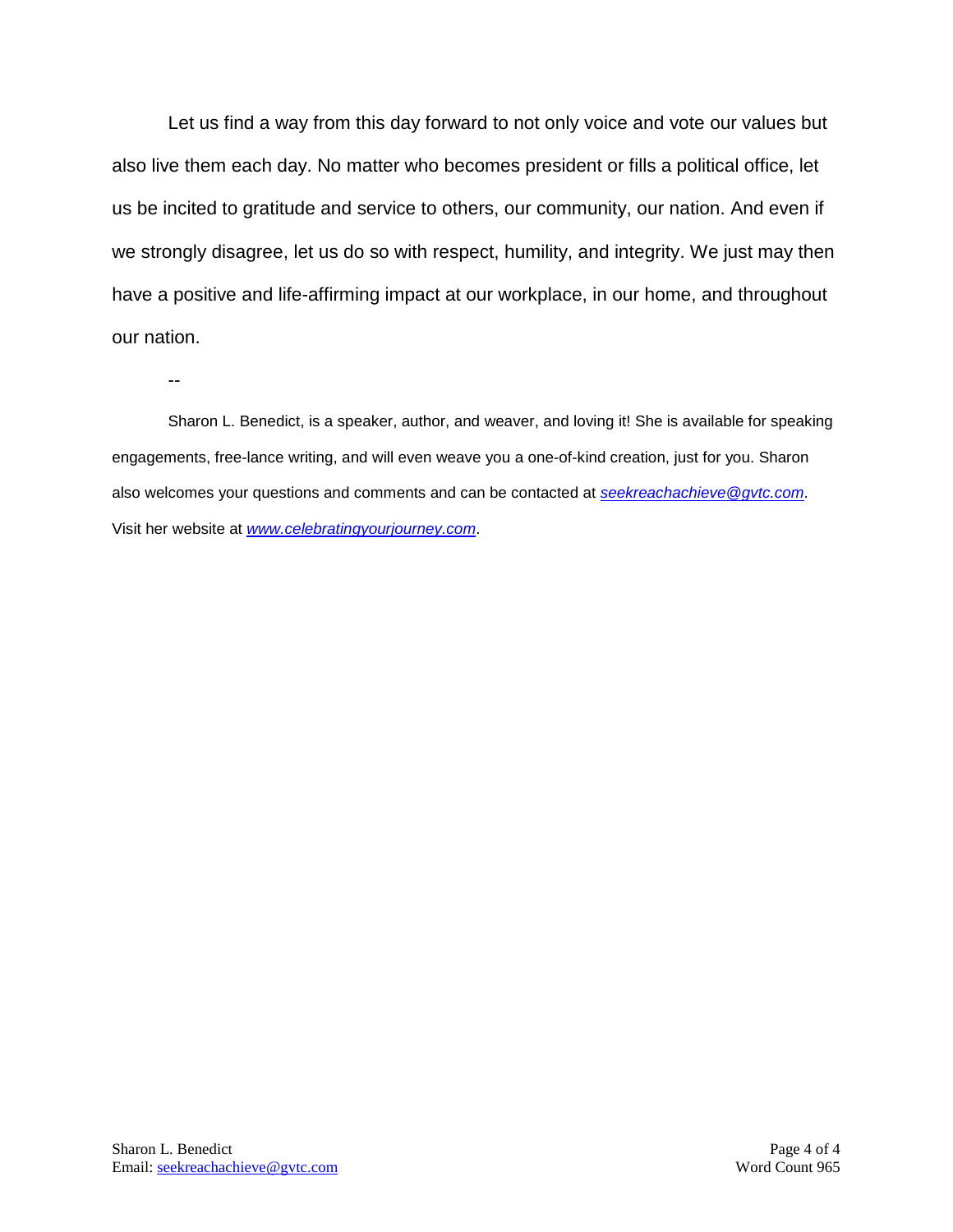*From the Heart...*



*Money & Tax Time Coming*

(published in Boerne Star, Friday, March 18, 2016)

Since tax time is coming soon, I decided to leave my "political" venting for awhile. But can't guarantee I won't be back sometime in the months ahead! So stay tuned! Let's focus for the moment on this other "taxing" topic for now.

You probably have already faced some changes that happened when you submitted your 2014 tax returns. You will again face them with additional changes for your 2015 return. Check out those changes at these resources,

<https://www.irs.gov/uac/Newsroom/> (type "2015 tax changes" in search field) and

<https://turbotax.intuit.com/tax-tools/> (click on any link button applicable to your needs; or

type "Tax Changes You Need to Know for 2015" in browser search field).

One source you may find interesting to find out what you need to know is from Olivia Lowenberg, *Tax season is open for 2016: 10 changes and five weird deductions* (January 19, 2016), Christian Science Monitor [\(http://www.csmonitor.com/,](http://www.csmonitor.com/) type Tax season is open for 2016 in search field).

Lowenberg offers several IRS links and others for those who want to dig deeper. Here are just a few changes listed to learn more and check out the links provided:

- Have federal tax debt, IRS can revoke passport privileges
- Tax Season Going Online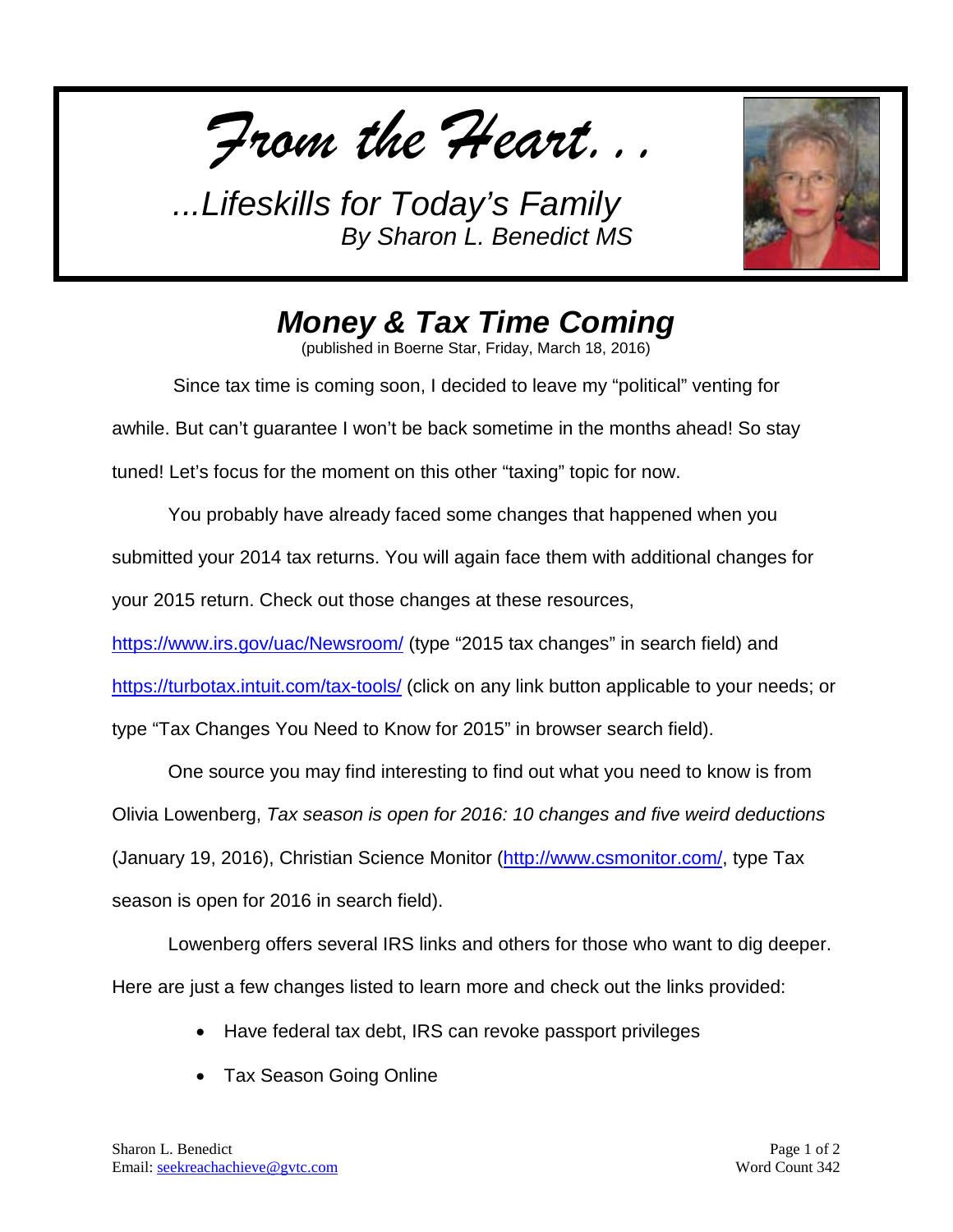- Not having health insurance will cost you
- American Opportunity Tax Credit made permanent, capped at \$2500

• Contribution limits stay the same for IRA, Roth IRA, and 401(k) plans Other interesting tax tidbits include tax filing date extended, Tax brackets have moved slightly, IRS has raised HAS contribution limits, Earned Income Tax Credit made permanent for those who qualify, weight loss programs, moving expenses, business entertainment, office-home.

Hope these resources help you ease into filing your 2015 returns. And remember to smile along the way as you count your blessings of faith, family, and friends. It just may help you focus on what is most important and treasure those more "taxing" moments coming.

--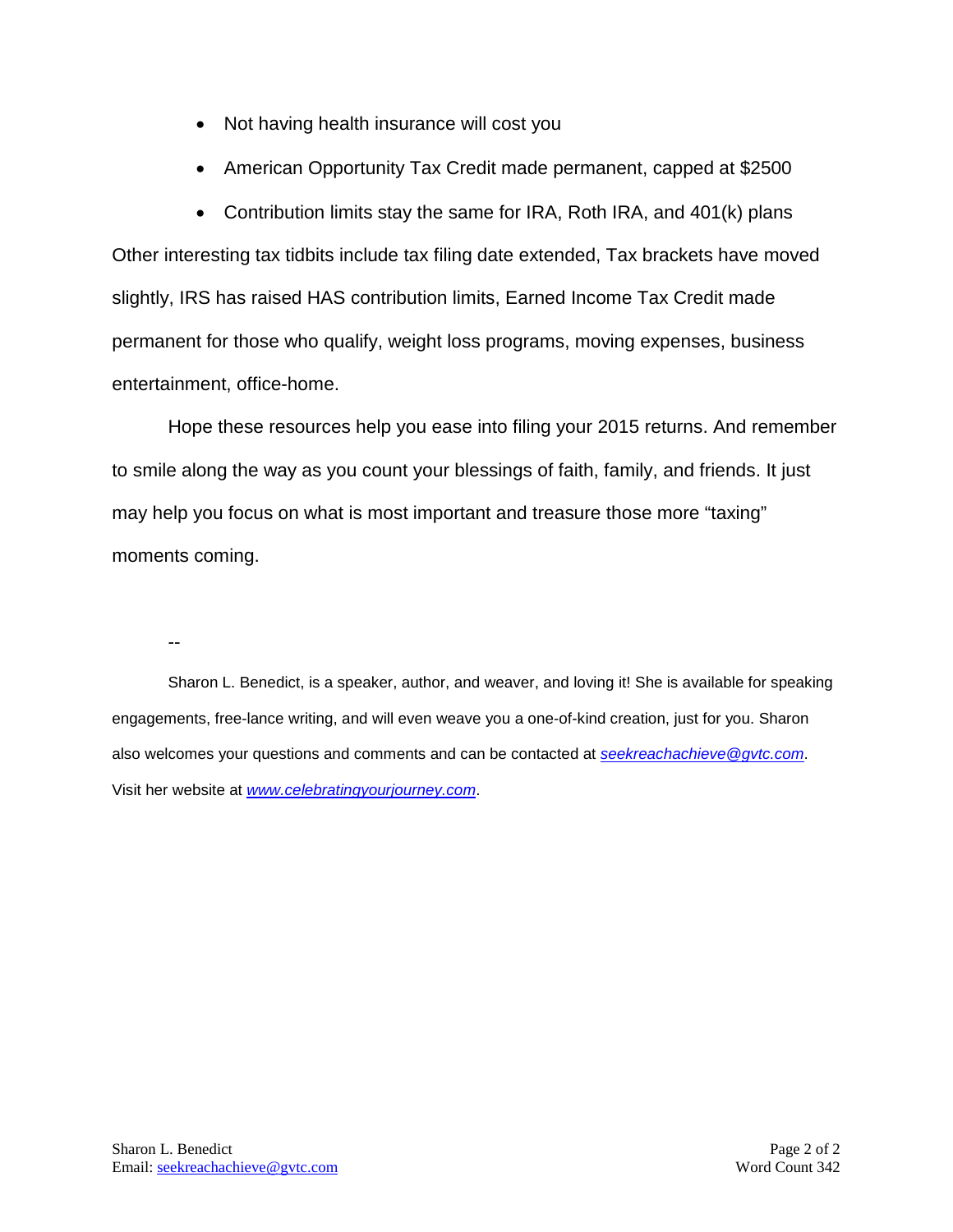*From the Heart...*



## *Money & Your Moral Compass*

(published in Boerne Star, Friday, March 25, 2016)

When it comes to money, where does your moral compass point? Let's focus on some basic spending habits we all have. We all have bills to pay, groceries to buy, home and car purchases and repairs, expenses for work or school, pet care, contributions to nonprofits, charities and church. These are just a few examples of where the money goes. Are we diligent and dependable to pay our bills and cover the myriad expenses coming our way each month?

Here's a Q&A for you to size up not only your quantity of cash flow but also the

quality of what that cash gives you. Score yourself (1= lowest, 5=highest):

- 1. Are you able to pay your essential bills on time?
- 2. Are the groceries you buy not only appetizing but healthy?
- 3. Are you keeping your vehicle(s) maintenance up to date?
- 4. Are you able to continue your monthly contributions to your favorite nonprofits,

charities, and church?

5. Do you have some discretionary money put aside for surprise expenses, such as a doctor bill, school supplies, after-school sports activities, car repair, increase in insurance premiums, birthday gifts, you name it?

6. Was there vacation money saved?